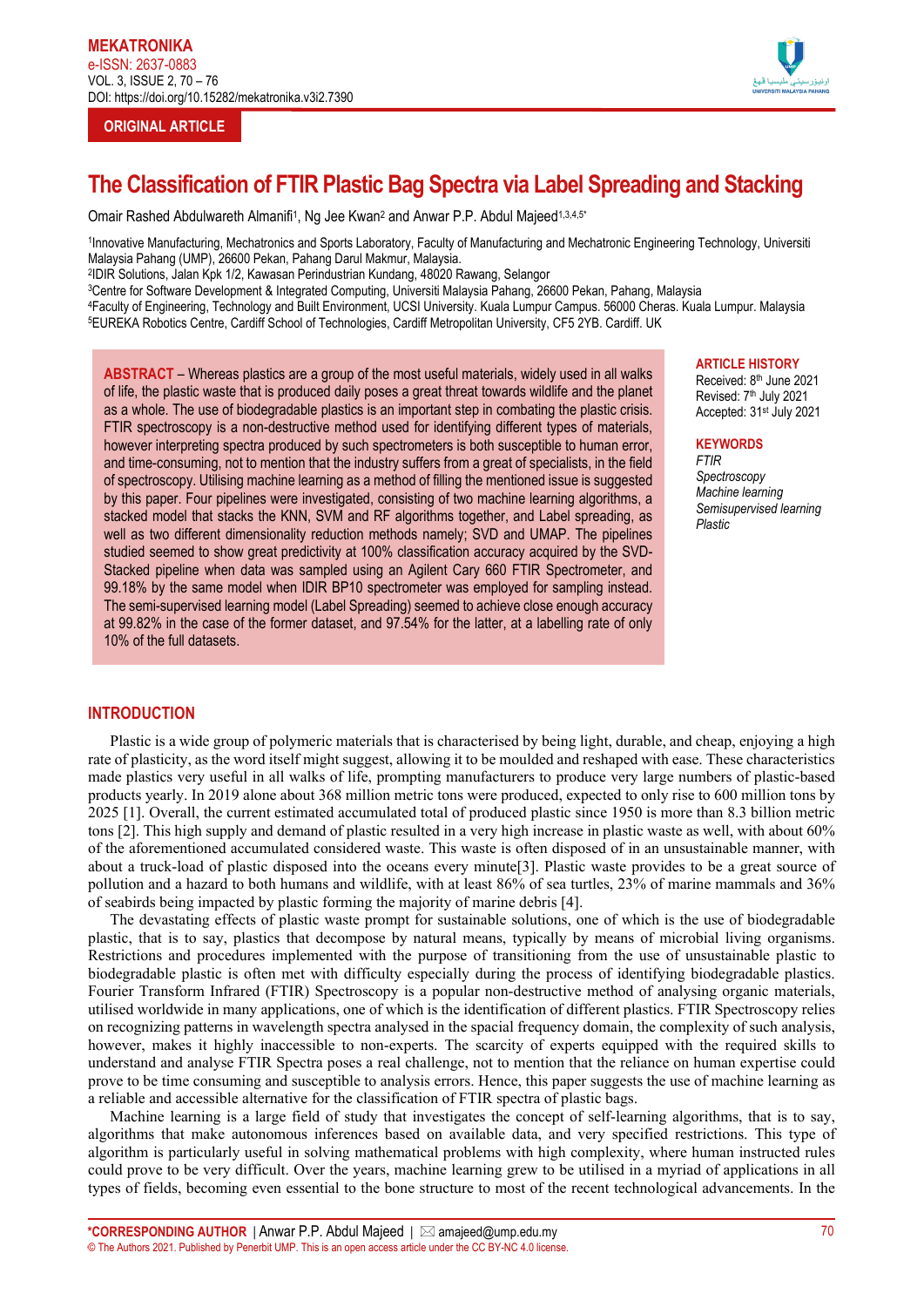field of spectroscopy, machine learning has seen a surge in usage, lately, with a multitude of recent research work demonstrating a huge deal of potential. In this study, two machine learning techniques were employed to solve the issue of identifying the FTIR spectra of different plastic bag materials, namely a supervised model produced by stacking a K-Nearest Neighbours, Support Vector Machine, and Random Forest models, and a semi-supervised model referred to as Label Spreading. Furthermore, the work explores the use of two different dimensionality reduction algorithms, used for the purpose of feature extraction; those are Principal Component Analysis (PCA) and Uniform Manifold Approximation and Projection (UMAP). The work, as well, investigates the use of FTIR spectra produced by a portable FTIR spectrometer developed by IDIR Solutions based in Malaysia, to make the process of identification even more accessible.

#### **RELATED WORK**

Although, there is little to no research specifically on the use of machine learning for the classification of FTIR plastic bag spectra, a decent body of research work could be found on the employment of machine learning classification methods for the identification of FTIR spectra of various materials in many applications, ranging from Pharmacology to Forensic science An instance of such work was authored by Gao et al, for the classification of multicategory edible fungi [5]. The work investigated three types of fungi namely, Lentinus edodes, club fungi, and Bachu mushrooms, via a dataset of 121 fungi samples, obtained using a BRUKER's VERTEX 70 infrared spectrometer. To ease the process of classification and extract identifying features, two-dimensionality reduction algorithms were used; Principle Component Analysis (PCA) and partial least squares (PLS). The number of components produced by the algorithms was set to range from 5 to 50 with an increment of 5, to study the performance of the classification algorithms under the effect of a different number of decomposed components. Three supervised learning algorithms were used in the study, Support Vector Machines (SVM), K-nearest Neighbours, and a Backpropagation Neural Network, with the highest performance achieved by SVM at 100% when 5 & 10 features are produced by PLS. At 15 features the highest accuracy was achieved by PLS-KNN, at 99.06%, and the high-end of the batch sizes, the PLS-BPNN pipeline achieved the best results at 99.07%.

Another research work that involved the use of machine learning for the classification of FTIR spectra was conducted by De Luca et al, utilizing Linear Discriminant Analysis (LDA) to classify Moroccan olive cultivars [6]. A 100 samples dataset of hand-picked – from a farm in Beni Mellal area, in central Morocco - olive endocarps was obtained via a Vector twenty‐two Bruker Fourier transforms infrared spectrometer. The dataset was divided into five classes identified by the variant of olive cultivars. Similar to the aforementioned work, Principle Component Analysis was used for dimensionality reduction, before training the model for classification, obtaining a classification accuracy of about 92%.

In 2021, Tan et al authored a research paper on the use of machine learning and FTIR spectroscopy to develop an efficient method of automated differentiation of the Chinese Herb Chuan-Mutong, widely known for its diuretic effects, from its look-alike herb Guan-Mutong [7]. The samples that composed the dataset in this study were acquired from 13 different states in both Malaysia and China, with a total of 164 samples of Mutong. The FTIR spectra were then analysed and produced using a Perkin Elmer spectrometer with a Deuterated Tri-Glycate Sulfate (DTGS) detector. Classification of the Mutong herb was to be performed by four different machine learning algorithms: Partial least squares-discriminant analysis (PLS-DA), J48 (Decision Tree), Random Forest (RF), and radial basis function network (RBF), with the best results recorded for the PLS-DA model producing 100% classification accuracy and Area Under the Curve (AUC), followed by the J48 model at an accuracy of 99.32% and AUC of 99.38%.

## **MATERIALS AND METHODOLOGY**

#### **Data acquisition and Preparation**

The investigation carried out in this study was conducted with a sample size of 3,323 FTIR spectra obtained from 1015 plastic bags, where three samples were taken per bag for repeatability. The samples were separated into 4 classes in accordance with their composing material, the classes being; Polylactic Acid (PLA), Polypropylene (PP), Polyethylene (PE), and Starch. The samples were organized and prepared for FTIR scanning, which was conducted on two devices, depicted in figure 1, the first being an Agilent Cary 660 FTIR Spectrometer installed with a PIKE MIRacle Single Reflection Horizontal ATR Accessory. The spectrometer was set to have a resolution of 4cm-1, cover a scan range from 600cm-1 to 4000cm-1 and average 16 number of scans. As for the second spectrometer, it is often referred to as BP10; a Portable FTIR Spectrometer produced by IDIR Solutions, a Malaysian company. Throughout the rest of this study, the former dataset will be referred to as the "FTIR Benchtop dataset", while the latter will be called the "Portable Device dataset" for distinction and convenience. Furthermore, both datasets were split at a ratio of 9:1 for training and testing respectively, this was conducted to avoid any biases that result from model training.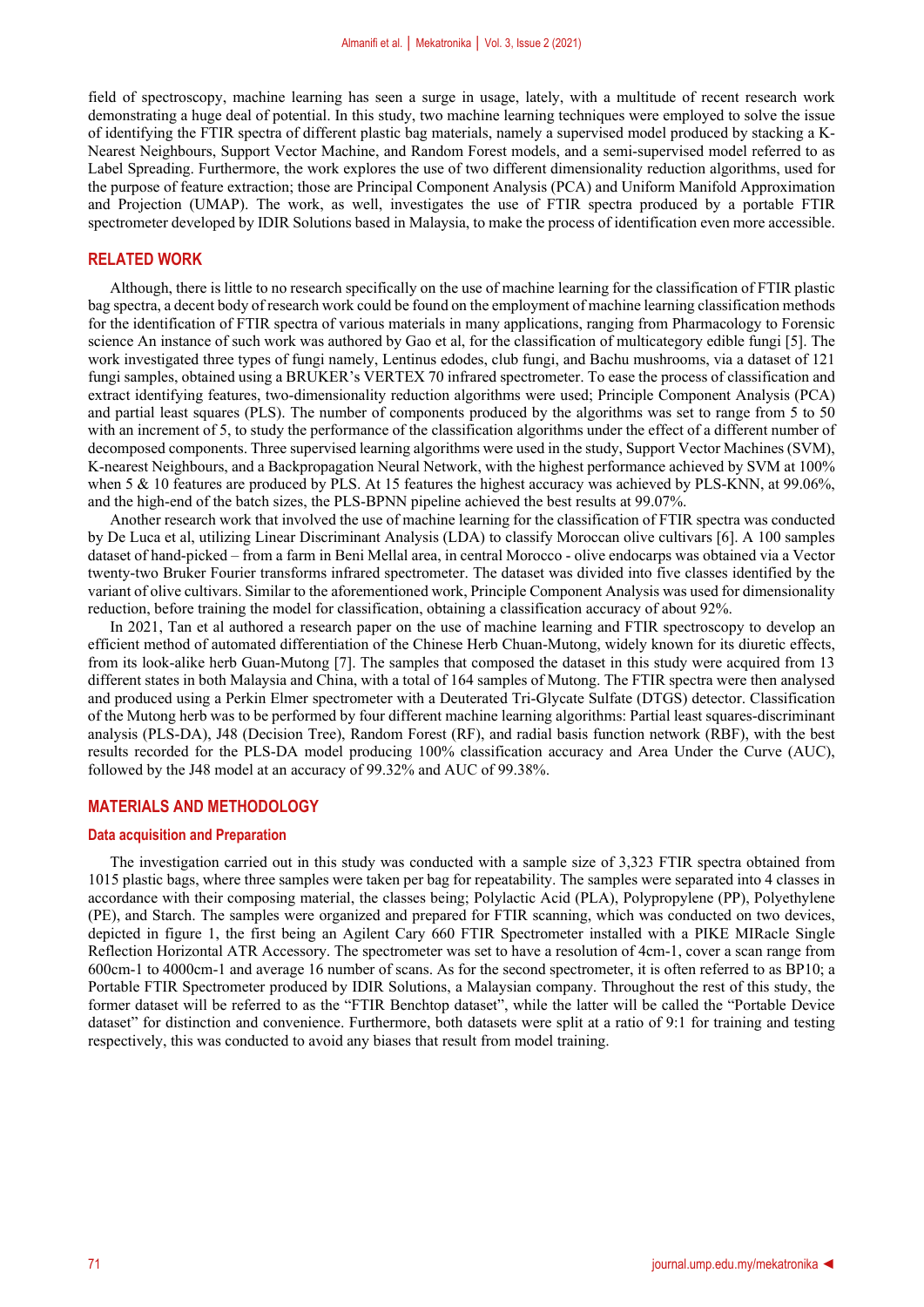

**Figure 1.** Spectrometers utilized in this study: Agilent Cary 660 (left) and BP-10 (Right) .

Naturally after the data was acquired, it was pre-processed in preparation for the process of machine leanring model training and classification. Primarily the data samples in this study went through two stages of pre-processing, the first being normalisation and the second being smoothing. Normalisation in this context refers to a mathematical operation in which a set of numerical values is remapped from a variant scale to a common scale, normally ranging from 0 to 1, as is the case in the study. It is important to note that normalisation in this study was not performed along the features, but along the data sample itself, where the absorbance of the data sample was adjusted to a scale of 0 to 1, as illustrated in figure 2. As for smoothening, the work made use of the Savitzky-Golay filter, a digital smoothening filter that removes noise from a digital signal by finding the least-square of a polynomial fit with an arbitrary order in a moving window with a specified size. In this study, the polynomial order was chosen to be 8 and the window frame was chosen as 11, as supported by past literature [8], [9].



**Figure 2.** An illustration of the impact of normalisation on the spectra: Pre-normalised spectra (Top) and Postnormalised spectra (Bottom).

#### **Feature extraction through dimensionality reduction**

While high dimensionality in data could be advantageous - particularly in algorithms that utilize hyperspace construction, where low dimensionality could result in underfitting - a very large number of dimensions could be computationally expensive and could result in a myriad of issues, a phenomenon referred to as "The curse of dimensionality" [10]. Therefore, dimensionality reduction was carried out in this study, since both datasets enjoy a very high dimensionality rate. Primarily, two algorithms were used, Singular Value Decomposition (SVD) and Uniform Manifold Approximation and Projection (UMAP).

SVD is a decomposition algorithm that reduces dimensions in data, by factorizing it in the form of a matrix, reducing it to three constituent matrices, the use of which could produce decomposed representations of the matrix, normally referred to by Singular Values [11]. Unlike SVD, however, UMAP does not rely on linear decomposition to reduce dimensions, instead, it relies on the concept of manifold learning, that is embedding data in high-dimensional spaces into the manifold with lower dimensionality by means of trained algorithms. In the case of UMAP, this is achieved by generating fuzzy topological representations of the data and then producing close resemblance to it in lower dimensions by optimising the cross-entropy error between the data in the two-dimensional spaces[12]. The algorithms were compared in this research work for the purpose of investigating the impact of different dimensionality reduction techniques on the performance of machine learning algorithms. Note that 15 components were extracted from both algorithms as the main features for classification.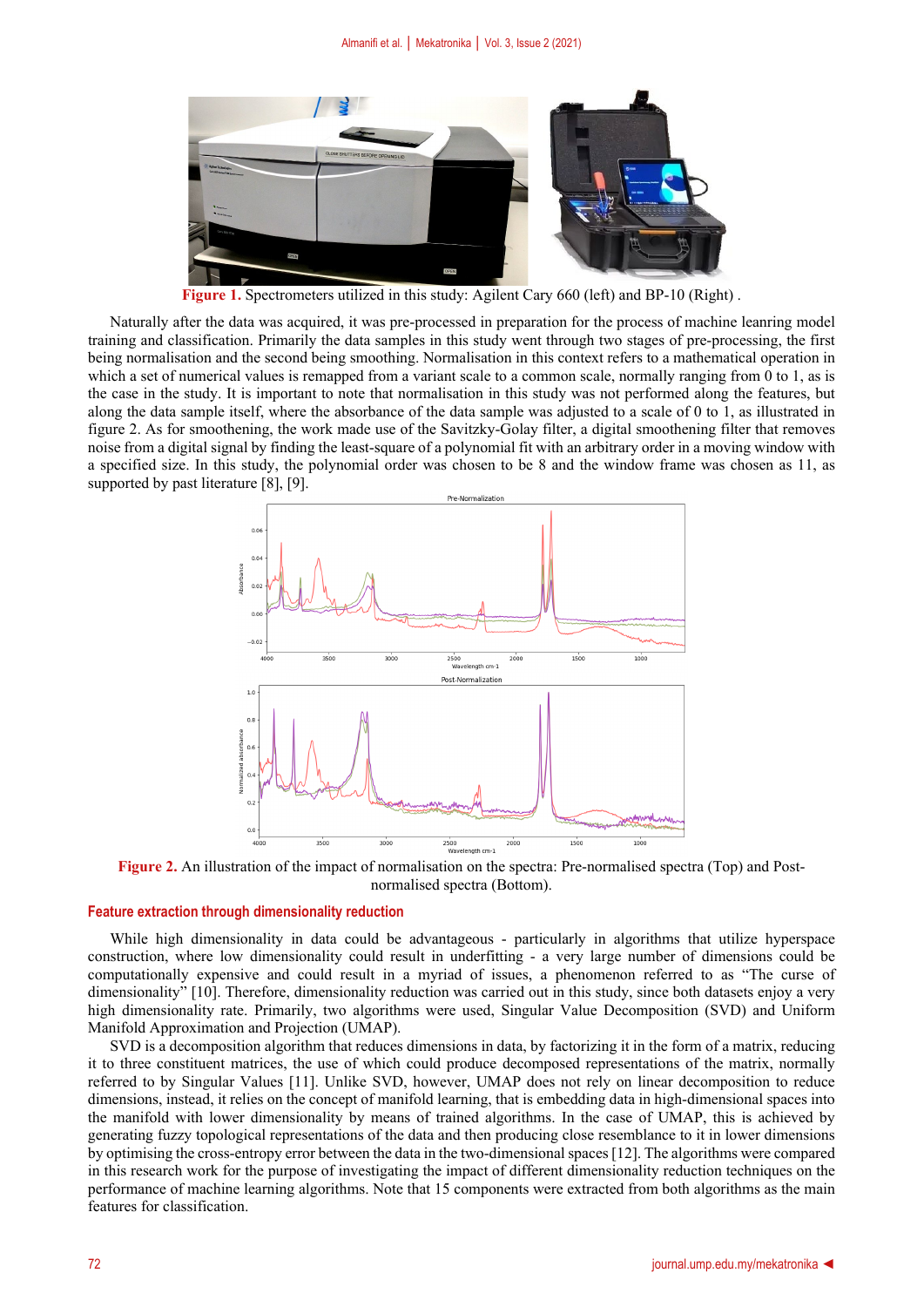#### **Classification of FTIR spectra using the stacked model**

In supervised learning, classification often refers to a class of problems that deal with systematic categorisation of hitherto uncategorised data based on shared patterns produced through statistical learning. There exists a myriad of machine learning algorithms and techniques proposed to solve problems of classification, one of which is the technique of stacking. Stacking is an ensembling technique that simply relies on the stacking of multiple classification models and algorithms into what is called a base layer, before passing the classification output into a final classifier often referred to as a Meta-Classifier[13] . The purpose of using this technique is the combination of taking advantage of multiple machine learning algorithms to produce high performing fits. In this study, a stacked model was produced, stacking a K-Nearest Neighbours, Support Vector Machine, and Random Forest models, with a simple Logistic Regression as the Meta-Classifier.

#### **Label Spreading a semi-supervised approach to classification**

Semi-supervised learning is a subclass of machine learning that compensates between two of its other subclasses, namely supervised learning that relies on human labelling to train pattern recognising models, and unsupervised learning which produces models without the reliance on labels. Semi-supervised learning aims at combining the high performance of supervised learning during classification, and the lack of need for labels that unsupervised algorithms normally enjoy, simply by having only a few instances of labelled data observations [14], [15]. The main advantage is reducing the need for human labelling with is time-consuming and prone to errors. This study looked to utilise Label Spreading in comparison with the stacked model, for the classification of FTIR spectra of plastic bags. Label Spreading is a supervised learning algorithm that functions on the principles of graph theory, where data observations are thought of as nodes, with weighted edges. Labels propagate or spread from labelled nodes to unlabelled ones, based on the euclidean-distancebased weights of each edge, and the affinity between nodes according to a previously computed affinity matrix that represents the exchange of useful information between nodes. Figure 3, illustrates roughly the mechanism of label propagation described above.



**Figure 3.** A depiction of the propagation of labelled in Label-Spreading based on calculated weights.

#### **Experimental setup**

As noted above, both datasets host 3,323 FTIR spectra, each spectrum covers a special frequency range from 4000  $cm^{-1}$  to 650 cm<sup>-1</sup>, at 4 cm<sup>-1</sup> sampling resolution. The data were normalised between 0 and 1, and smoothened using a Savitzky-Golay filter, with a window frame of 11, and 8 orders of polynomial. Both datasets were then separated into two subclasses at 90% for training and 10% for testing, to avoid biases in results. Moreover, Feature extraction was performed using dimensionality reduction algorithms, producing a total number of 15 components, before passing the data for machine learning models training. The parameters of all models and submodels used in this study are displayed in Table 1.

| Table 1. Parameters of machine learning algorithms employed in the study |  |  |  |
|--------------------------------------------------------------------------|--|--|--|
|                                                                          |  |  |  |

| Model           | Submodel   | Parameter 1             | Parameter 2                    | Parameter 3   |
|-----------------|------------|-------------------------|--------------------------------|---------------|
|                 | <b>KNN</b> | No. of neighbors $=$ 5  | Weights $=$ equal distribution | -             |
| Stacked model   | RF         | No. of trees $= 100$    | Min. No. of splits $= 2$       | ۰             |
|                 | <b>SVM</b> | $C = 1.0$               | Type of Kernel = $Linear$      | -             |
| Label Spreading | -          | No. of neighbours $= 7$ | Gamma $= 20$                   | Alpha = $0.2$ |

Preparation of the experiment discussed in the study was conducted using the High-level, Multi-purpose programming language Python, with the aid of multiple packages to ease the process of coding and standardise it; Numpy a vector analysis package with accelerated performance and multidimensional capabilities [16], Pandas a package for data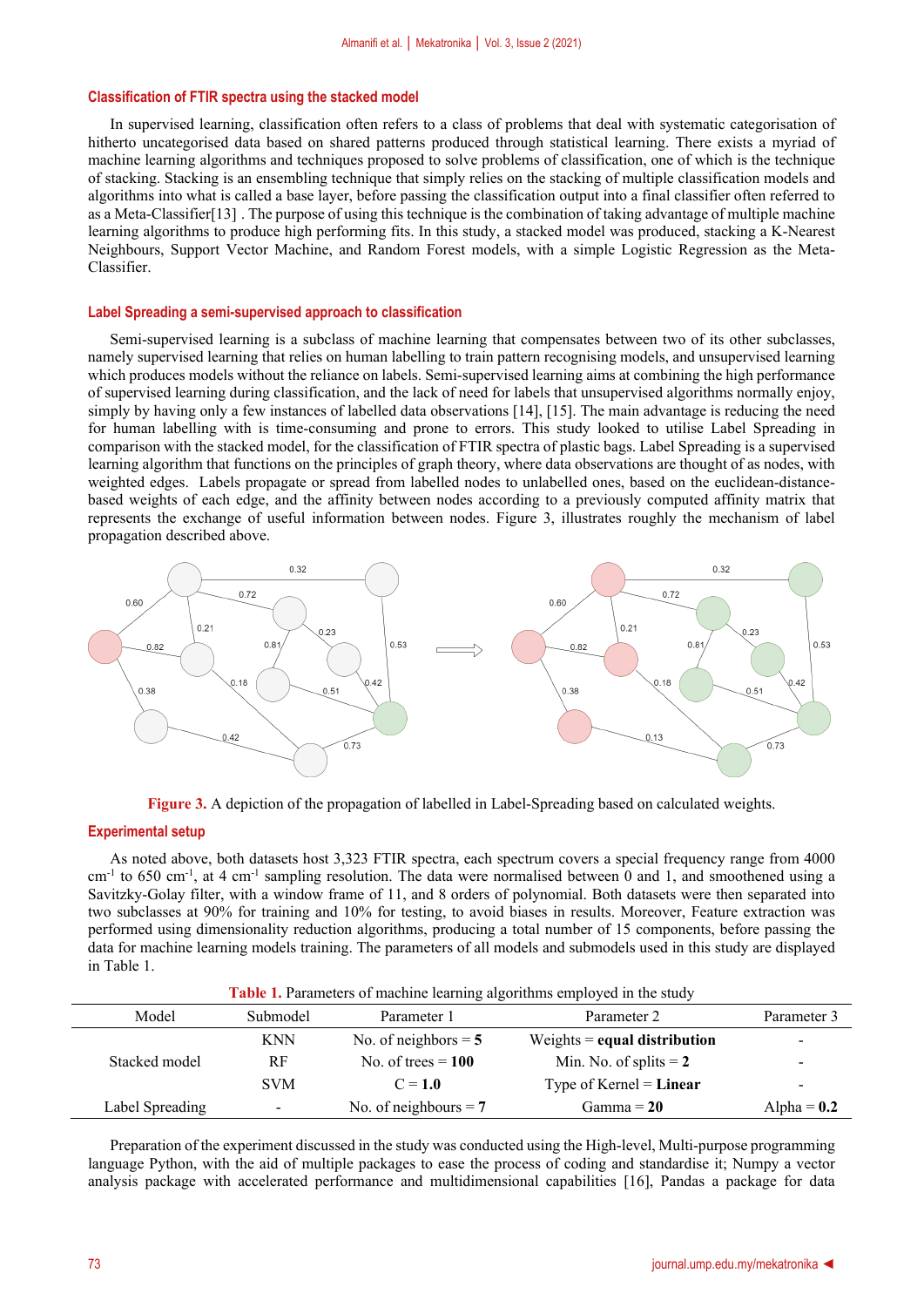manipulation [17], Matplotlib a visualisation tool [18], SciPy a scientific computation package [19], and finally Scikitlearn a machine learning specialised package for rapid development [20].

#### **EXPERIMENTAL RESULTS**

For the convenience of the reader, this section was separated into two subsections in which the results for both the supervised and semi-supervised algorithms are discussed, in order. The comparison should be on the basis of the closeness in performance of the semi-supervised learning pipelines to the supervised ones, as it indicates a possibility for replaceability in the event of label scarcity.

#### **Classification performance results acquired from the stacked model**

As one might observe in Table 2, the performance of the stacked model seems to be at its best when used on the FTIR Benchtop dataset, providing a classification accuracy and F1 score of 100%, This is due to the clear distinguishability that the dataset possesses in comparison with the Portable Device dataset where it lagged behind at 99.18% Accuracy and F1 score when SVD was used and at even lower scores of 97.54% accuracy and 97.34% F1 score when UMAP was the dimensionality reduction algorithm in use.

| <b>Table 2.</b> The stacked model performance on both datasets |                      |                 |                  |                 |  |  |
|----------------------------------------------------------------|----------------------|-----------------|------------------|-----------------|--|--|
| Feature extraction method                                      | <b>FTIR Benchtop</b> |                 | Portable Device  |                 |  |  |
|                                                                | Accuracy $(\% )$     | $F1\frac{9}{6}$ | Accuracy $(\% )$ | $F1\frac{9}{6}$ |  |  |
| <b>SVD</b>                                                     | 00                   | 100             | 99.18            | 99.18           |  |  |
| <b>UMAP</b>                                                    | 00                   | 100             | 97.87            | 97.94           |  |  |

The same results are reflected on the confusion matrices demonstrated below in figures 4 and 5. In the case of the FTIR Benchtop dataset, the diagonal line is most defined, as all data samples in each class were classified correctly. On the other hand, it is observed that the same diagonal line is less defined when the Portable Device dataset was utilised, especially when it comes to starch materials as some of them were detected to be PLA instead.



**Figure 4.** Confusion matrix for the stacked model when SVD (Left) and UMAP (Right) were used, trained on the FTIR Benchtop dataset.



**Figure 5.** Confusion matrix for the stacked model when SVD (Left) and UMAP (Right) were used, trained on the Portable Device dataset.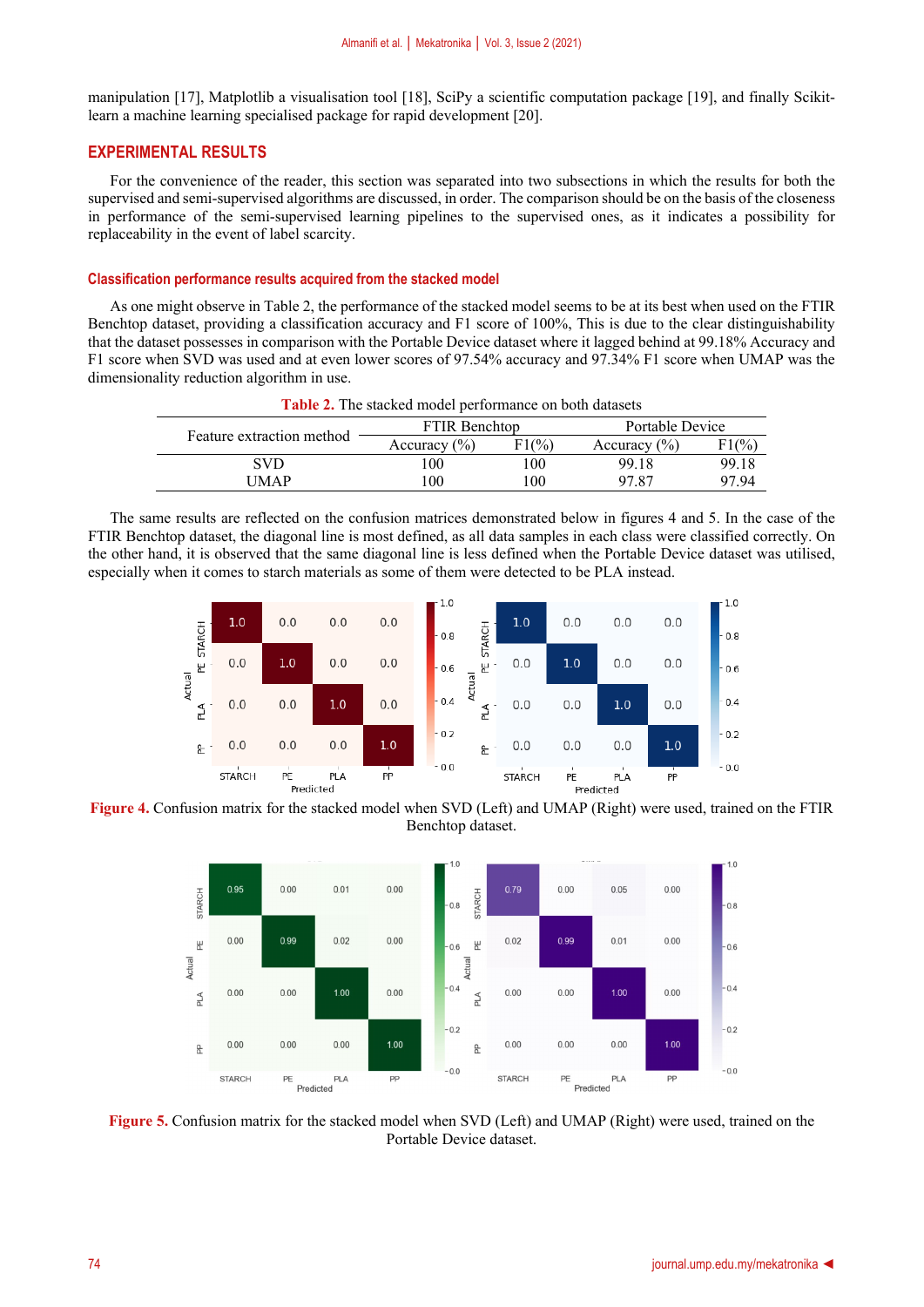#### **Performance results of Label Spreading**

In this subsection, the results obtained from testing the aforementioned semi-supervised learning algorithm; Label spreading were acquired and exhibited in Table 3. The accuracy metric produced by the model is displayed when both datasets were used at only a 10% labelling rate. At that rate, the model seemed to perform greatly in the case of the FTIR Benchtop data at 99.82 accuracy and 99.74% F1 score for both feature extraction methods. On the other hand, the model seemed to lag slightly behind when the Portable Device dataset was used, giving the best performance when UMAP was employed at an accuracy of 97.54% and an F1 score of 97.43%.

| Feature extraction method | <b>FTIR Benchton</b> |       | Portable Device  |               |
|---------------------------|----------------------|-------|------------------|---------------|
|                           | Accuracy $(\% )$     | F1(%) | Accuracy $(\% )$ | $\frac{1}{9}$ |
| SVD                       | 99.82                | 99.74 | 95.40            | 95.32         |
| <b>IMAP</b>               | 99.82                | 99 74 | 97.54            | 97.43         |

**Table 3.** Performance of Label-Spreading on both datasets when 10% of the labels were used only.

Whereas the table above should the accuracy score of the pipelines at a labelling rate of 10%, figure 6 illustrates the performance of the models in terms of accuracy against the labelling rate from 10% to 100%. It can be observed that the two feature extraction methods in the case of the FTIR Benchtop dataset seem to perform identically, reaching a predictive accuracy of 100% when 60% of the labels were used. On the other side, It could be noted that for the Portable Device dataset the best-performing feature extraction method seems to be UMAP providing an almost consistent accuracy at around 97.5%.



**Figure 6.** Plots of classification accuracy per labelling rate for the FTIR Benchtop dataset (Left) and the Portable Device dataset (Right).

It could be inferred from the afore-presented recorded results that when data labels exist in abundance, the Stacked model tested in this paper seems to perform the best when SVD is used for feature extraction. Nonetheless, when data labels are scarce Label Spreading could best with UMAP as the main feature extraction method. The high accuracies achieved by models investigated indicate that they could be used as great tools for the classification of plastic bags using various FTIR spectra. The authors of this research, however, suggest the testing of models on different types and brands of FTIR spectrometers, to test the robustness of the methods. Furthermore, different methods of feature extraction and machine learning could prove to be great material for research and investigation.

#### **CONCLUSION**

Automating mundane and time-consuming processes has witnessed, for the past years, extensive progress in terms of technological advancements thanks to artificial intelligence and machine learning in specific. This paper looks to utilize these advantages to test the capability of using machine learning algorithms for accurate and robust classification of plastic bags represented in the form of Fourier Transform Infrared spectra. First and Formost, data was acquired from plastic bag samples using two different spectrometers; a top of the line typical FTIR spectrometer, and a portable spectrometer that was developed by IDIR Solutions, based in Malaysia. The data was then normalised and smoothed in preparation for classification, and the high dimensionality of the data was reduced via two algorithms; Singular Value Decomposition and Uniform Manifold Approximation and Projection. Furthermore, Two machine learning models were targeted for study, the first being a stacked model of different supervised learning algorithms namely; K-nearest Neighbors, Support Vector Machine, and Random Forest, and the second being Label Spreading a semi-supervised learning algorithm primarily used to reduce the need for labelling in classification problems. Overall, the performance of the models seemed to be excellent with the stacked model achieving 100% classification accuracy when the benchtop FTIR spectrometer data were in use, and about 99.18% accuracy score trained on the portable device dataset when SVD was used for feature extraction. Label Spreading on the other hand seemed to provide a similar high performance trained